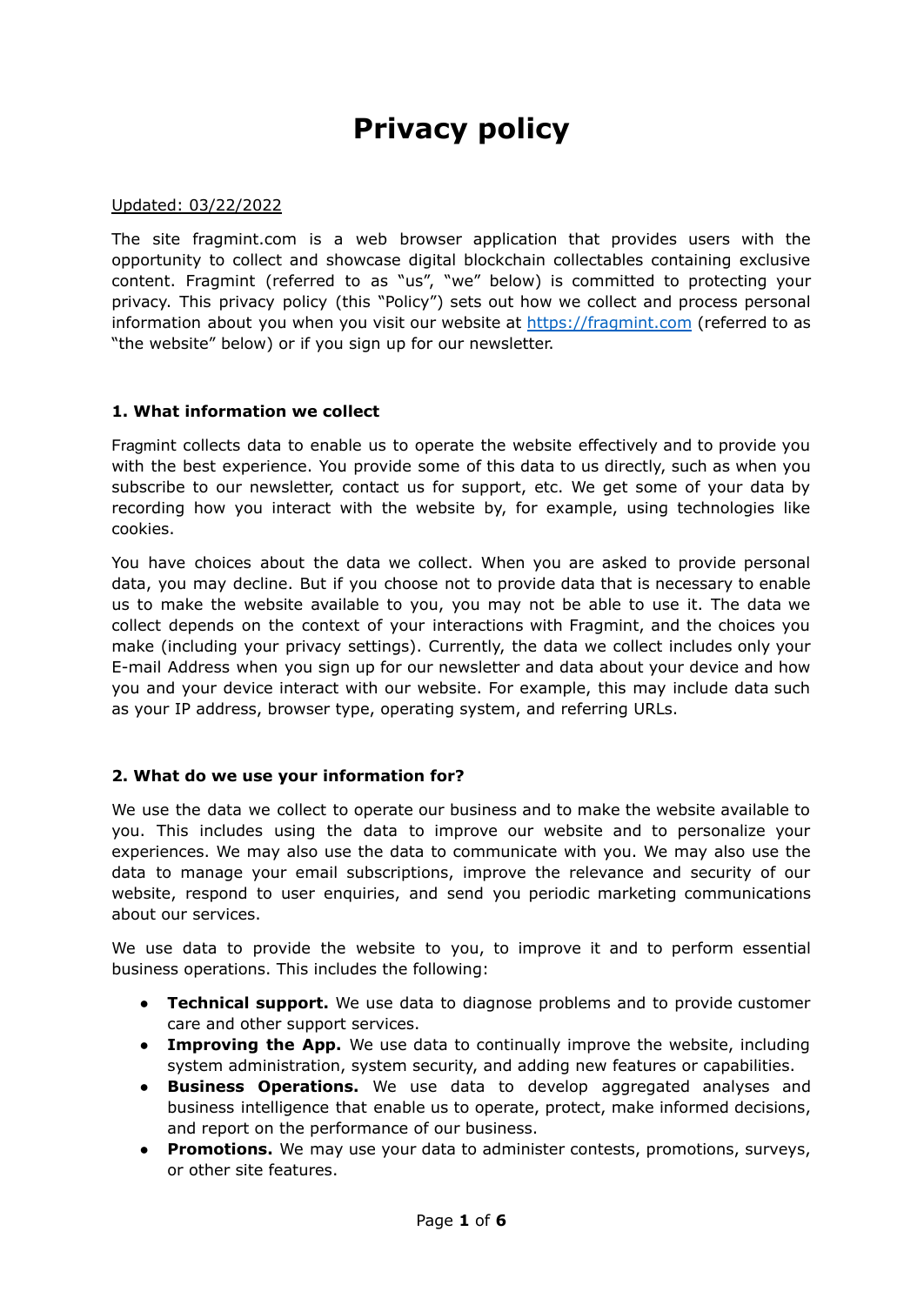- **Improving Advertising Campaigns.** We may use your data to improve our advertising campaigns, primarily to prevent targeting you with advertisements that are not relevant to you.
- **Sending Periodic E-mails.** We may use your data to send you periodic emails. We may send you occasional marketing e-mails, which you can unsubscribe from at any time using the link provided in the message.
- **Communications.** We use the data we collect to communicate with you and to personalize our communications with you.

## **3. How we protect your information**

We implement a variety of security measures to maintain the safety of your personal information. We use a secure server, Secure Socket Layer (SSL) technology and encrypt the data into our gateway providers database only to be accessible by those authorized with special access rights to such systems, and are required to keep the information confidential. We have enforced internal data privacy policies regarding all the personal data you submit to us in order to process it in a compliant and transparent way.

### **4. How do we ensure that our processing systems remain confidential, resilient, and available?**

We implement a variety of measures to ensure that our processing systems remain confidential, resilient and available. Specifically, we have implemented processes to help ensure high availability, business continuity and prompt disaster recovery. We commit to maintaining strong physical and logical access controls and conduct regular penetration testing to identify and address potential vulnerabilities.

The website utilizes properly provisioned servers (e.g. multiple load balancers, web servers, replica databases) in case of failure. We take servers out of operation as part of regular maintenance, without impacting availability. We keep encrypted backups of data daily. In the case of production data loss (i.e. primary database loss), we will restore organizational data from these backups. Only designated, authorized operations team members have access to configure the infrastructure on an as-needed basis. Specific private keys are required for individual servers, and keys are stored in a secure and encrypted location.

### **5. Do we use cookies?**

Yes. Cookies are small files that a site or its service provider transfers to your computer's hard drive through your Web browser (if you allow it) which enables the site or service provider's systems to recognize your browser and capture and remember certain information. You can choose to disable cookies, but if you do, your ability to use or access certain parts of the website may be affected. To learn more about how we use cookies you can review our [Cookie](https://fragmint.app/docs/Cookie%20policy_Fragmint-version%201.0_14122021.pdf) policy.

### **6. Links to Other Sites**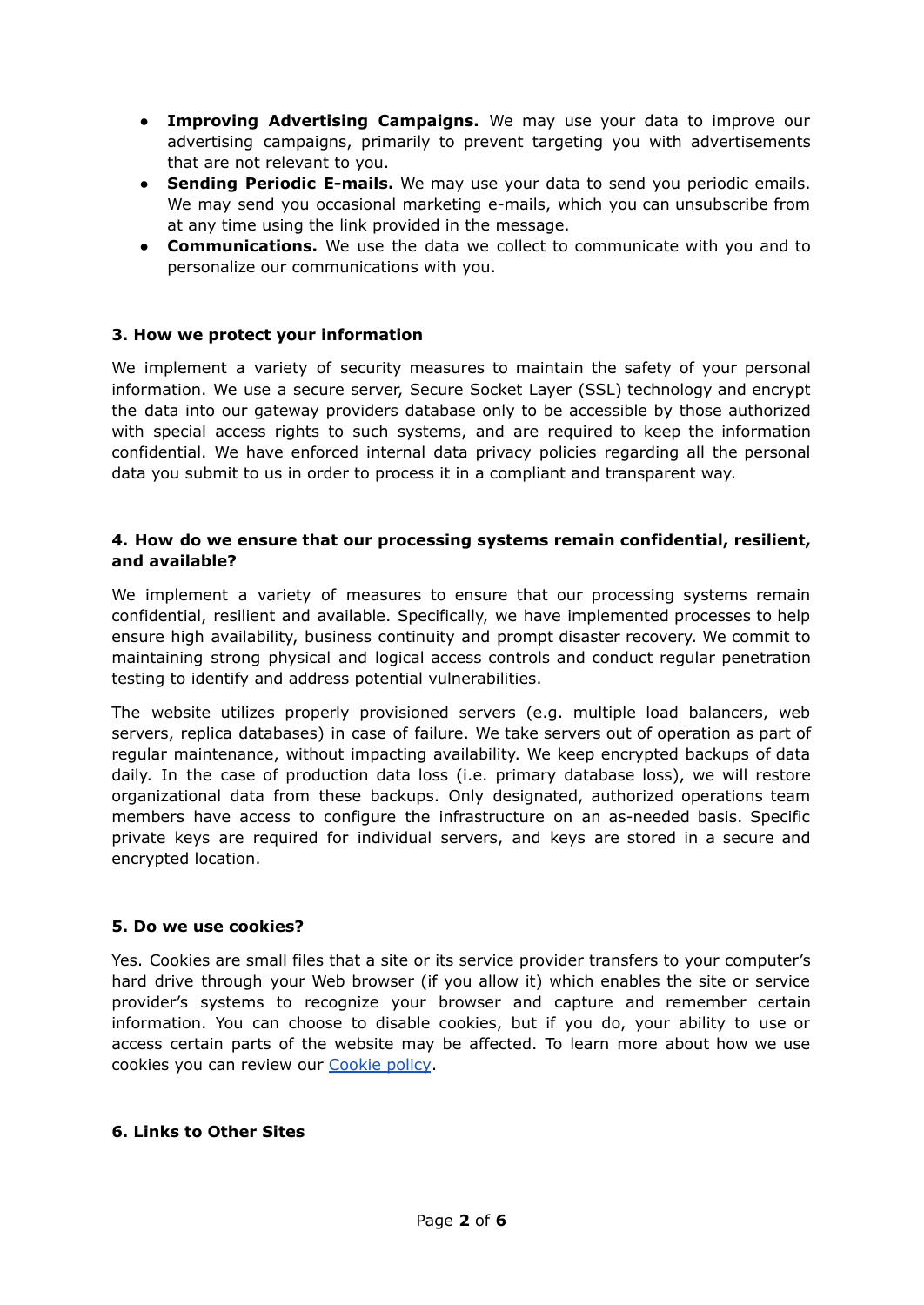Our Website may contain links to other sites. If you click on a third-party link, you will be directed to that site. Note that these external sites are not operated by us. Therefore, we strongly advise you to review the Privacy Policy of these websites. We have no control over and assume no responsibility for the content, privacy policies, or practices of any third-party sites or services.

# **7. Your rights as a data subject**

You have certain guaranteed rights under applicable legislation, and in particular under Regulation EU 2016/679 (General Data Protection Regulation or 'GDPR'). You can find out more about the GDPR and your rights by accessing the European Commission's website.

## **● Right Information and access**

You have a right to be informed about the processing of your personal data (and if you did not give it to us, information as to the source) and this Privacy Policy intends to provide the information. Of course, if you have any further questions feel free to contact us.

## **● Right to rectification**

You have the right to have any inaccurate personal information about you rectified and to have any incomplete personal information about you completed. You may also request that we restrict the processing of that information. The accuracy of your information is important to us. Contact us if you do not want us to use your Personal Information in the manner set out in this Privacy Policy or need to advise us of any changes to your personal information, or would like any more information about how we collect and use your Personal Information.

# **● Right to erasure (Right to be 'forgotten')**

You have the general right to request the erasure of your personal information in the following circumstances:

the personal information is no longer necessary for the purpose for which it was collected;

you withdraw your consent to consent-based processing and no other legal justification for processing applies;

you object to processing for direct marketing purposes;

we unlawfully processed your personal information;

erasure is required to comply with a legal obligation that applies to us.

We will proceed to comply with an erasure request without delay unless continued retention is necessary for:

Exercising the right of freedom of expression and information; Complying with a legal obligation under EU or other applicable law; The performance of a task carried out in the public interest; Archiving purposes in the public interest, scientific or historical research purposes, or statistical purposes, under certain circumstances; The establishment, exercise, or defence of legal claims.

# **● Right to restrict processing and right to object to processing**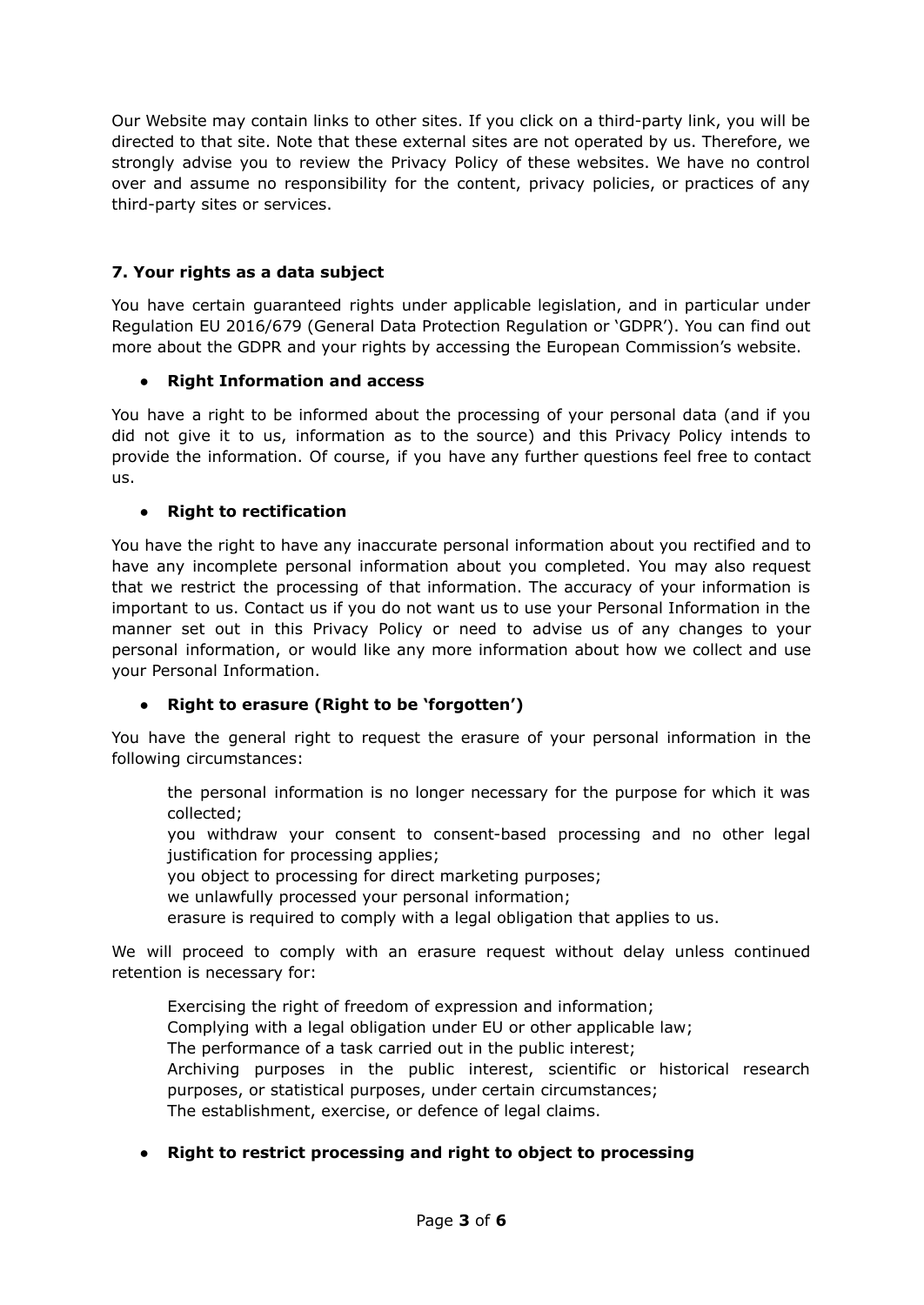You have a right to restrict the processing of your personal information, such as where:

you contest the accuracy of the personal information;

where processing is unlawful you may request, instead of requesting erasure, that we restrict the use of the unlawfully processed personal information;

we no longer need to process your personal information but need to retain your information for the establishment, exercise, or defence of legal claims.

You also have the right to object to processing of your personal information under certain circumstances, such as where the processing is based on your consent and you withdraw that consent. This may impact the services we can provide and we will explain this to you if you decide to exercise this right.

## **● Right to data portability**

Where the legal basis for our processing is your consent or the processing is necessary for the performance of a contract to which you are a party or in order to take steps at your request prior to entering into a contract, you have a right to receive the personal information you provided to us in a structured, commonly used and machine-readable format, or ask us to send it to another administrator.

## **● Right to freedom from automated decision-making**

We do not use automated decision-making, but where any automated decision-making takes place, you have the right in this case to express your point of view and to contest the decision, as well as request that decisions based on automated processing concerning you or significantly affecting you and based on your personal data are made by natural persons, not only by computers.

# **● Right to object to direct marketing ('opting out')**

You have a choice about whether or not you wish to receive information from us. We will not contact you for marketing purposes unless you have a business relationship with us or you have freely given your prior consent (such as when you sign-up for our newsletter).

On each and every marketing communication and/or newsletter, we will always provide the option for you to exercise your right to object to the processing of your personal data for marketing purposes ('opting out) by clicking on the 'unsubscribe' button in the emails you receive. You may also opt-out at any time by contacting us directly. Please note that any administrative or service-related communications (to offer our services, or notify you of an update to this Privacy Policy or applicable terms of business, etc.) will solely be directed at our clients or business partners, and such communications generally do not offer an option to unsubscribe as they are necessary to provide the services requested. Therefore, please be aware that your ability to opt-out from receiving marketing and promotional materials does not change our right to contact you regarding your use of our website or as part of a contractual relationship we may have with you.

### **● Right to request access**

You also have a right to access the information we process about you. We will provide you with details of your Personal Information that we hold or process. To protect your personal information, we follow set storage and disclosure procedures, which mean that we will require proof of identity from you prior to disclosing such information. You can exercise this right at any time by contacting us.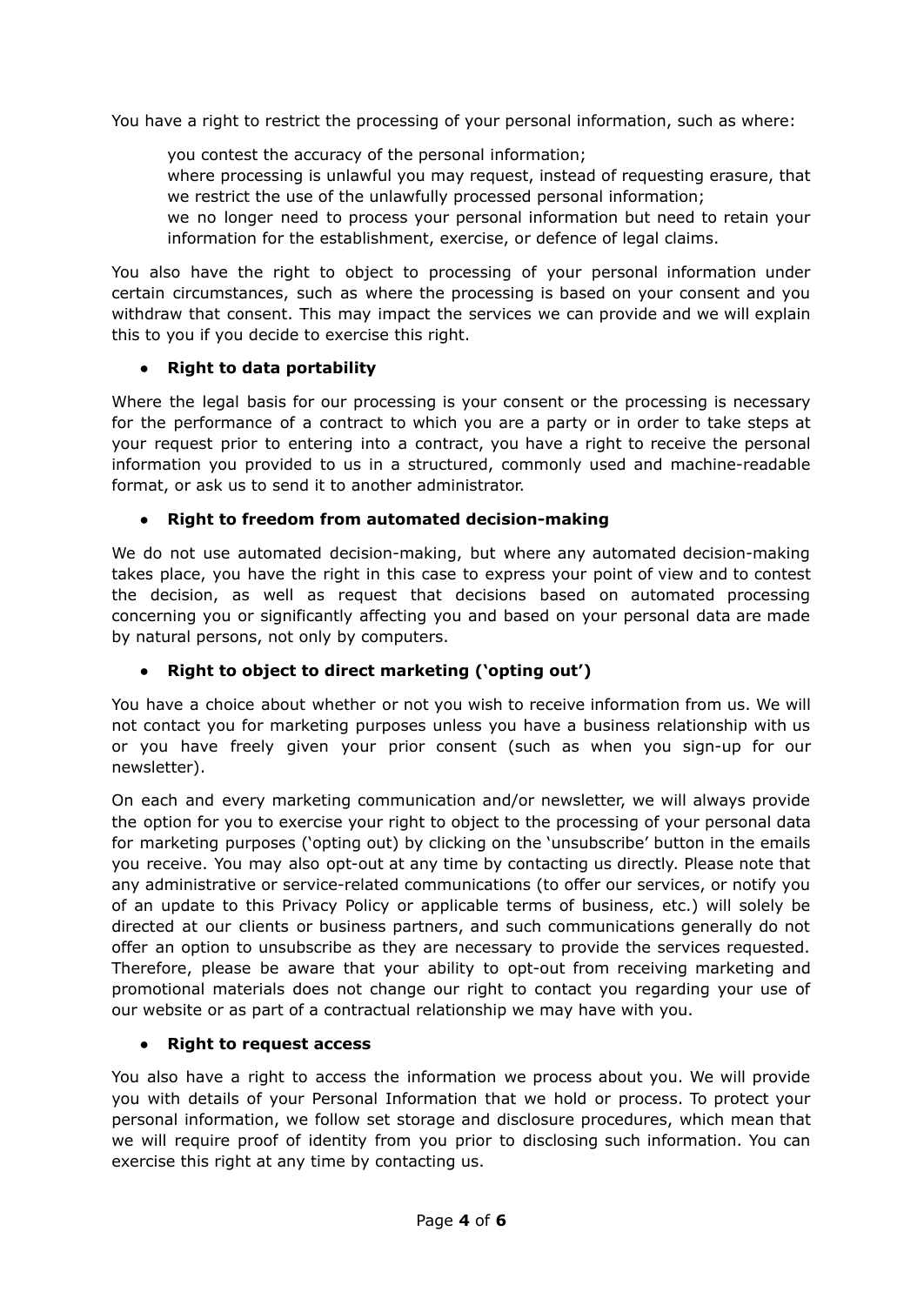## **● Right to withdraw consent**

Where the legal basis for processing your personal information is your consent, you have the right to withdraw that consent at any time by contacting us.

## **● Right to object about how we process your personal data**

If you wish to object to how we process your personal data, you can submit a written complaint and we will then investigate the matter.

You also have the right to lodge a complaint with the supervisory authority in the country of your habitual residence, place of work, or the place where you allege an infringement of one or more of our rights has taken place if that is based in the EU or EEA.

## ● **Right to file a complaint**

In case of an alleged violation of the laws applicable to personal data protection, you can file a complaint to the Lead Supervisory Authority for personal data protection for Fragmint which is the Bulgarian Commission for Personal Data Protection (CPDP) [https://www.cpdp.bg/en/index.php?p=home&aid=0.](https://www.cpdp.bg/en/index.php?p=home&aid=0)

## **Bulgarian Commission for Personal Data Protection:**

Address: 2 Prof. Tsvetan Lazarov Blvd., Sofia 1592, Republic of Bulgaria

GPS coordinates: N 42.668839 E 23.377495

Е-mail: [kzld@cpdp.bg](mailto:kzld@cpdp.bg)

Telephone number for complaints, signals and questions: +359/2/91-53-519.

### **8. Data Retention**

We may retain your personal data as long as you continue to use the website or for as long as is necessary to fulfil the purposes outlined in this Policy. We may retain personal information for an additional period as is permitted or required under applicable laws, for legal, tax, or regulatory reasons, or for legitimate and lawful business purposes.

### **9. Changes to our Privacy Policy**

We will update and amend this Policy when necessary to reflect changes to our website and business model. When we post changes to this statement, we will revise the "Updated" date at the top of the Policy. We encourage you to periodically review this privacy statement to learn how Mint is protecting your information.

### **10. How to Contact Us**

If you have a technical or support question, please contact us at: [info@fragmint.com](mailto:info@fragmint.com)

If you have a privacy concern, complaint or a question, please contact us at: [gdpr@evedo.co](mailto:gdpr@evedo.co)